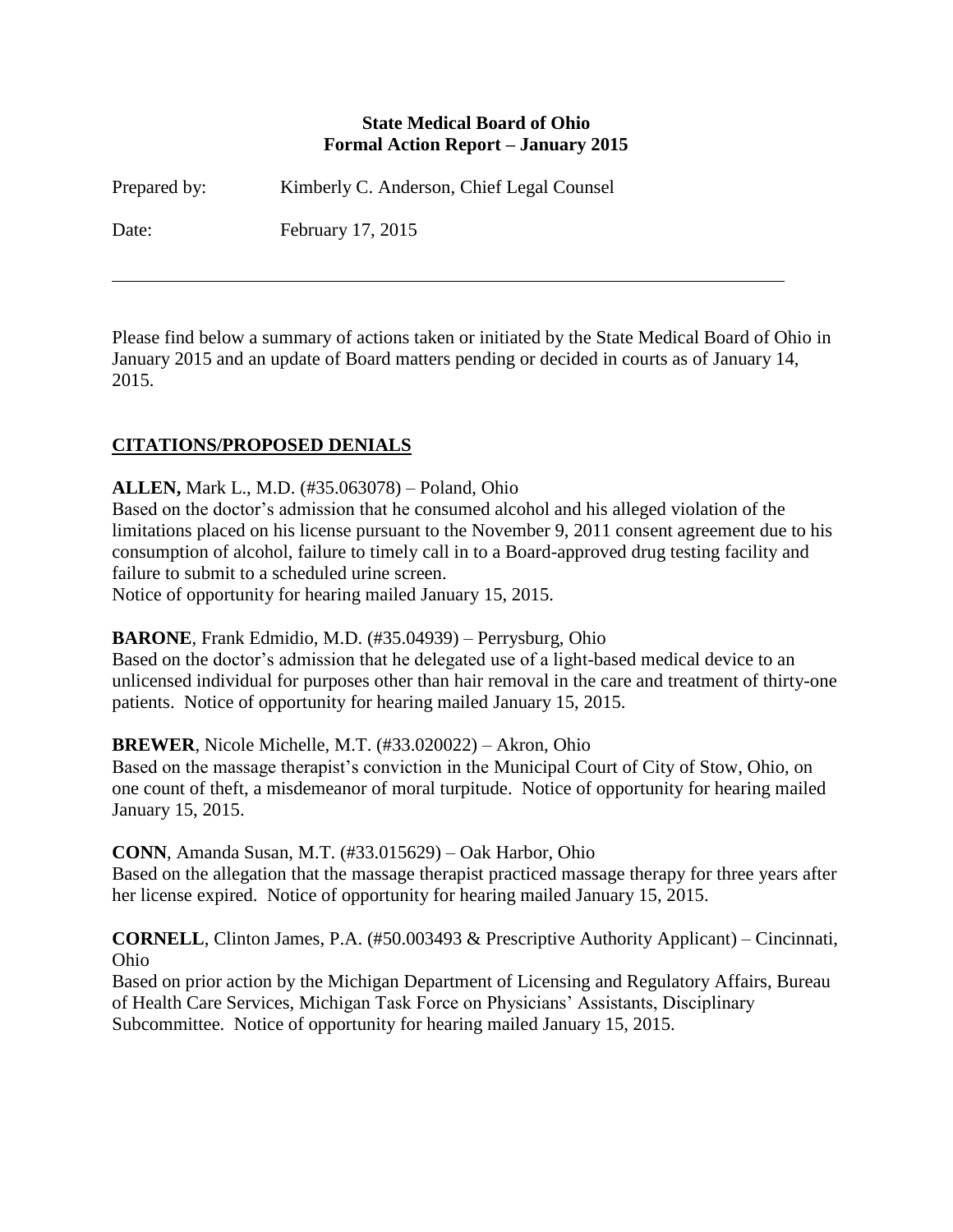#### **CULL**, Kimberly Jo, M.D. applicant – Powell, Ohio

Based on the applicant's plea of guilty to two fifth degree felonies and one fourth degree felony, and the applicant's alleged inability to practice according to acceptable and prevailing standards of care by reason of mental or physical illness and because of habitual or excessive use or abuse of drugs, alcohol, or other substances that impair ability to practice. Notice of opportunity for hearing mailed January 15, 2015.

#### **DALLAS**, Anthony Vernon, Jr., M.D. (#35.097060) – Hendersonville, Tennessee

Based on prior action by the Mississippi State Board of Medical Licensure which suspended the doctor's license for three months; placed him on probation for one year; ordered him to complete Category I Continuing Medical Education classes in the areas of proper prescribing and medical ethics; and ordered him to complete the Mississippi Board's Jurisprudence Examination. Notice of opportunity for hearing mailed January 15, 2015.

#### **De BOURBON**, Ernest Bitela, III, M.D. (#35.073780) – Athens, Ohio

Based on the doctor's alleged violation of the minimal standards of care with respect to two patients and alleged violation of the Medical Board's rule on liposuction in the office setting. Notice of opportunity for hearing mailed January 15, 2015.

### **DERAKHSHAN**, Iraj, M.D. (#35.037499) – Charleston, West Virginia

Based on prior action of the West Virginia Board of Medicine which reprimanded the doctor for unprofessional conduct in obtaining a former patient's medical records from subsequent medical providers through the use of an altered release, and without obtaining the patient's consent. Notice of opportunity for hearing mailed January 15, 2015.

### **HOLMAN**, Adam Michael, M.T. applicant – Tiffin, Ohio

Massage therapy applicant notified of right to request a hearing on the question of whether his failure to submit to a chemical dependency examination as ordered by the Board was due to circumstances beyond his control. Based on the legal presumption that the massage therapy applicant's failure to submit to a chemical dependency examination as ordered by the Board constitutes an admission that he is unable to practice according to acceptable and prevailing standards of care by reason of his habitual or excessive use or abuse of drugs, alcohol, or other substances that impair ability to practice. Notice of Opportunity for Hearing mailed January 15, 2015

### **HOSTETTLER**, Mark Eugene, M.D. (#35.052184) – Alliance, Ohio

Based on allegations that the doctor engaged in sexual misconduct with a patient on multiple occasions. Notice of opportunity for hearing mailed January 15, 2015.

### **MANDEL**, David Ralph, M.D. (#35.042685) – Solon, Ohio

Based on the doctor's conviction in the United States District Court for the Northern District of Ohio, of one count of Misbranding, a misdemeanor committed in the course of practice. Notice of opportunity of hearing mailed on January 15, 2015.

### **PAULUS**, Richard E., M.D. (#35.067513) – Ashland, Kentucky

Based on prior action of the Kentucky Board of Medical Licensure which issued an Agreed Order of Retirement based on allegations of inappropriate and/or unnecessary care. Notice of opportunity for hearing mailed January 15, 2015.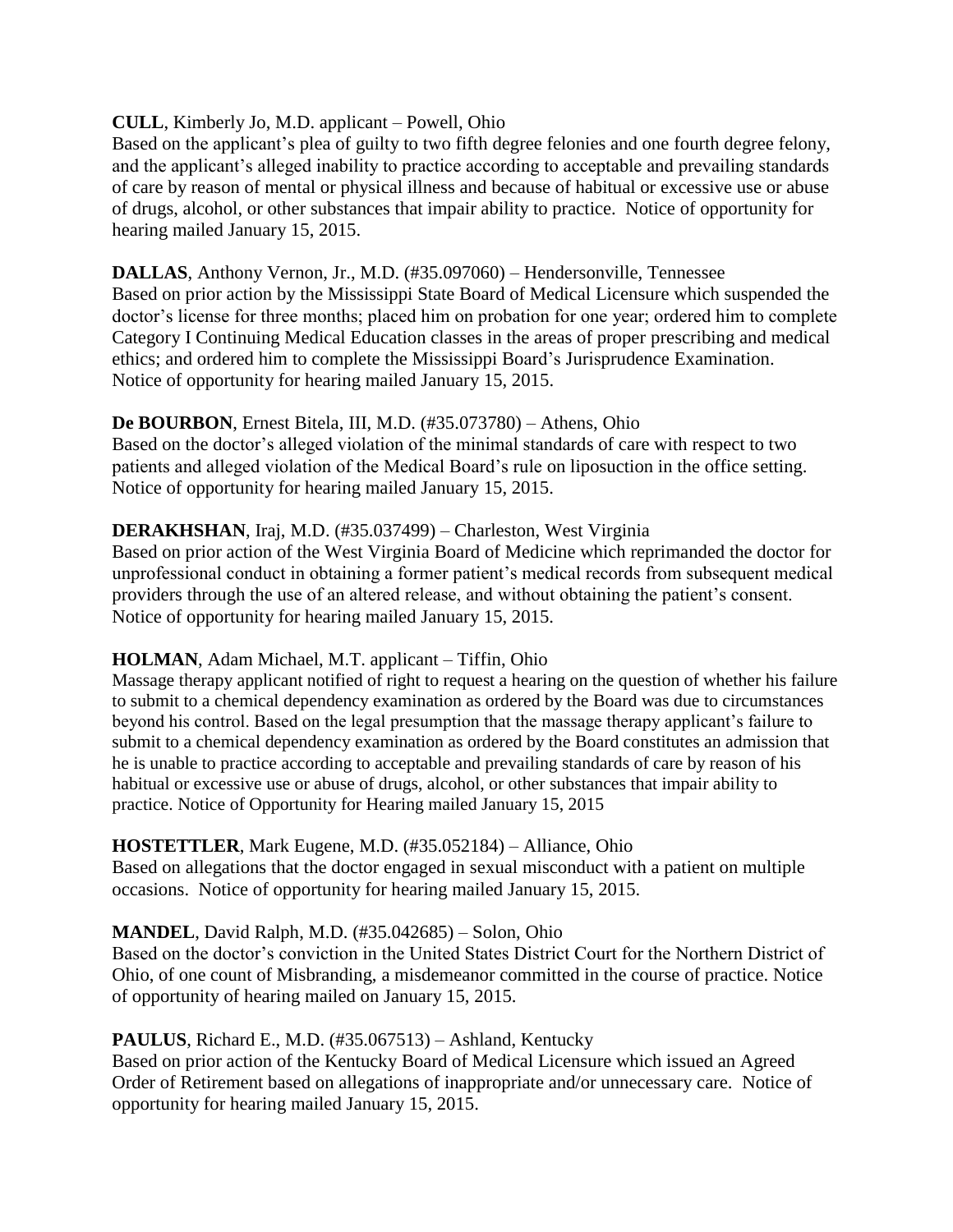#### **WEI**, Ping, M.T. applicant – Independence, Kentucky

Based on applicant's conviction for Promoting Prostitution in Tennessee, a misdemeanor of moral turpitude and making a false, fraudulent, deceptive or misleading statement in securing or attempting to secure any certificate to practice issued by the Board. Notice of opportunity for hearing mailed January 15, 2015.

## **FINAL ORDERS**

### **BALTER,** Kevin Scott, M.D. (#35.120887) – Omaha, Nebraska

Medical license placed under probationary terms, conditions and limitations for at least two years. Based on the finding that, without continued psychiatric care and individual psychotherapy, the doctor is impaired in his ability to practice according to acceptable and prevailing standards of care by reason of mental illness or physical illness and based on prior action by the Department of Health and Human Services, Division of Public Health, State of Nebraska, which placed the doctor's license on probation, prohibited him from possessing controlled substances during probation unless legitimately prescribed to him and required the doctor to complete a dependency evaluation with an addictionologist based on findings that the doctor wrote four prescriptions in the name of his ex-wife for his personal use and was convicted on two counts of Criminal Attempt to Obtain Possession of a Controlled Substance by Fraud. Order effective January 16, 2015.

### **BELCHER**, Allan Warren, (#34.011655) – University Heights, Ohio

Application for osteopathic medical license granted and license immediately suspended for an indefinite period but not less than 30 days from the date of his licensure suspension on September 10, 2014, and subject to interim monitoring conditions, conditions for reinstatement and probationary terms, conditions and limitations for at least five years by reason of impairment due to habitual or excessive use or abuse of drugs, alcohol, or other substances that impair ability to practice. Order effective January 16, 2015.

### **BORLAND**, Bryan David, D.O (#34.011149) – Thornville, Ohio

Medical license revoked. Based on doctor's impairment in his ability to practice according to acceptable and prevailing standards of care because of habitual or excessive use or abuse of drugs and that he diverted Ativan, Xanax and hydrocodone from patients he treated in the emergency room where he was working, which constitutes the commission of acts constituting felonies. Order effective February 3, 2015.

### **COLFLESH**, Matthew Aaron, M.D. (#35.082831) – Wintersville, Ohio

Medical license reprimanded and subject to probationary terms, conditions and limitations for at least one year. Based on doctor's pre-signing blank prescriptions for controlled substances for nurses to subsequently complete, which constitutes a felony of Illegal Processing of Drug Documents and a misdemeanor of Authority of Licensed Health Professional. Order effective February 3, 2015.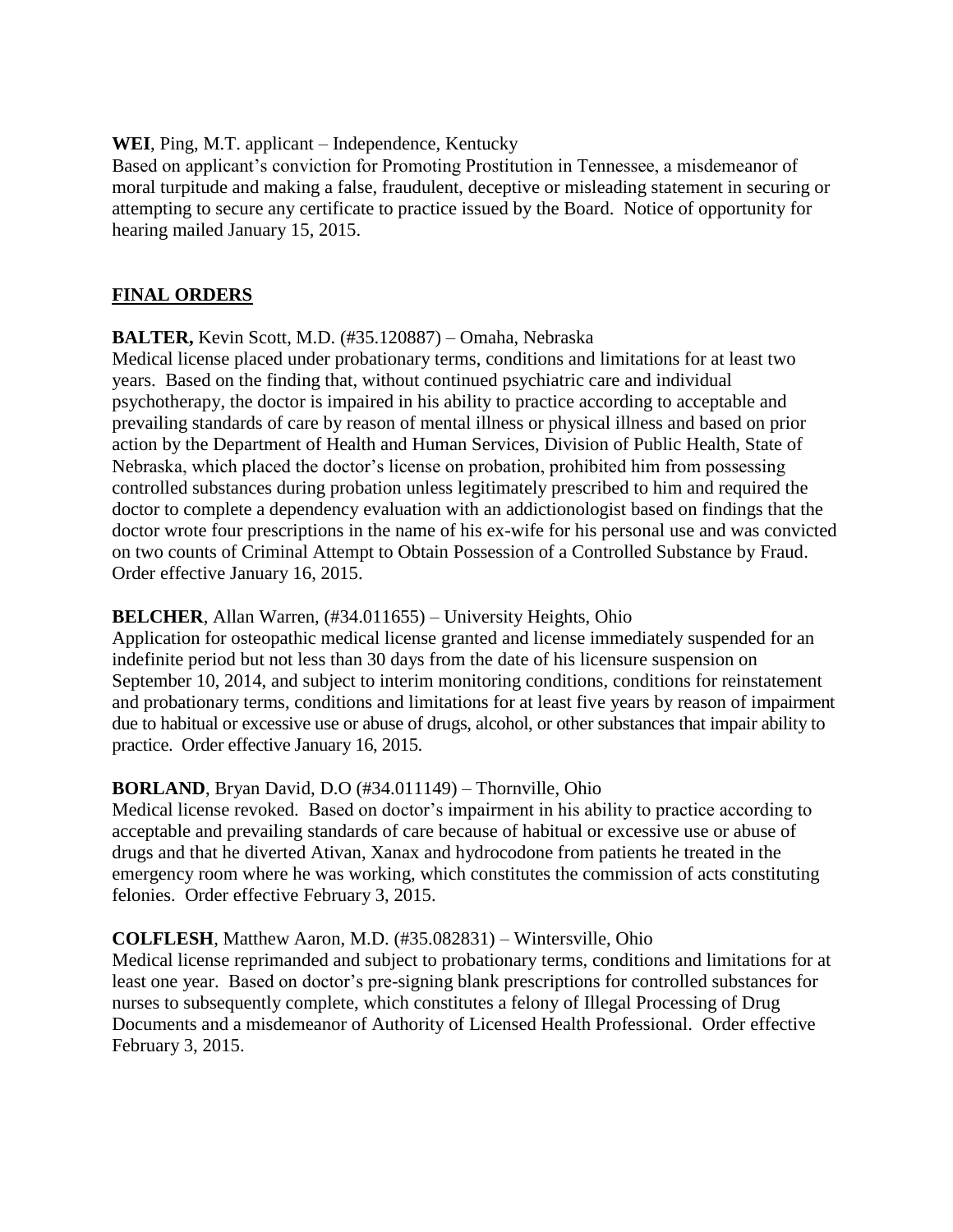### **FROEHLICH**, Kurt William, M.D. (#35.065417) – Cincinnati, Ohio

Medical license permanently revoked to take effect on the thirty-first day following the effective date of the order. Based on the doctor's conviction in the Hamilton County, Ohio, Municipal Court on one misdemeanor count of assault, which was based on the doctor's assault of a female medical assistant and on the doctor 's inappropriate sexual conduct with two specified patients. Order effective February 3, 2015.

### **HARRIS**, Matthew Reid, D.O. (#34.008347) – Columbus, Ohio

Medical license reprimanded and shall remain subject to the terms, conditions and limitations set forth in the Board's 8/12/09 Order. Based on the doctor's violation of the limitations placed on his license pursuant to 8/12/09 Board Order due to his failure to timely call in to a Boardapproved drug testing facility and failure to submit to the required drug-testing panel on the date selected. Order effective February 3, 2015.

### **HICKEY**, Timothy Michael, M.D. (#35.084480) – Toledo, Ohio

Medical license suspended for an indefinite period of time, but not less than 180 days with conditions for reinstatement established. Suspension to take effect on the thirty-first day following the effective date of the order. Upon reinstatement or restoration, license shall be subject to probationary terms, conditions, and limitations for a period of at least three years. Based on doctor's care and treatment of twelve specified patients and his failure to maintain minimal standards applicable to the selection or administration of drug, or failure to employ acceptable scientific methods in the selection of drugs or other modalities for treatment of disease; departed from, or failed to conform to, minimal standards of care of similar practitioners under the same or similar circumstances; and that he violated the Board's rules governing the treatment of intractable pain. Order effective January 16, 2015.

**LEWIS**, Lillian Frances, M.D. Training Certificate (#57.022975) – Cincinnati, Ohio Training certificate revoked. Based on the doctor's violation of the limitations placed on her license pursuant to 5/14/14 consent agreement due to her relapse on alcohol and cocaine; her abuse of cough syrup; and on her impairment of ability to practice according to acceptable and prevailing standards of care because of habitual or excessive use or abuse of drugs, alcohol, or other substances that impair ability to practice. Order effective January 16, 2015.

### **LICENSE REINSTATED**

### **SUMMERS,** Christina L. M.T. (#33.021723) – Toledo, Ohio

Massage therapist's request for reinstatement of license granted by vote of the Board on January 14, 2015 subject to probationary terms and conditions as outlined in the June 11, 2014 Order for a minimum of two years. Effective immediately.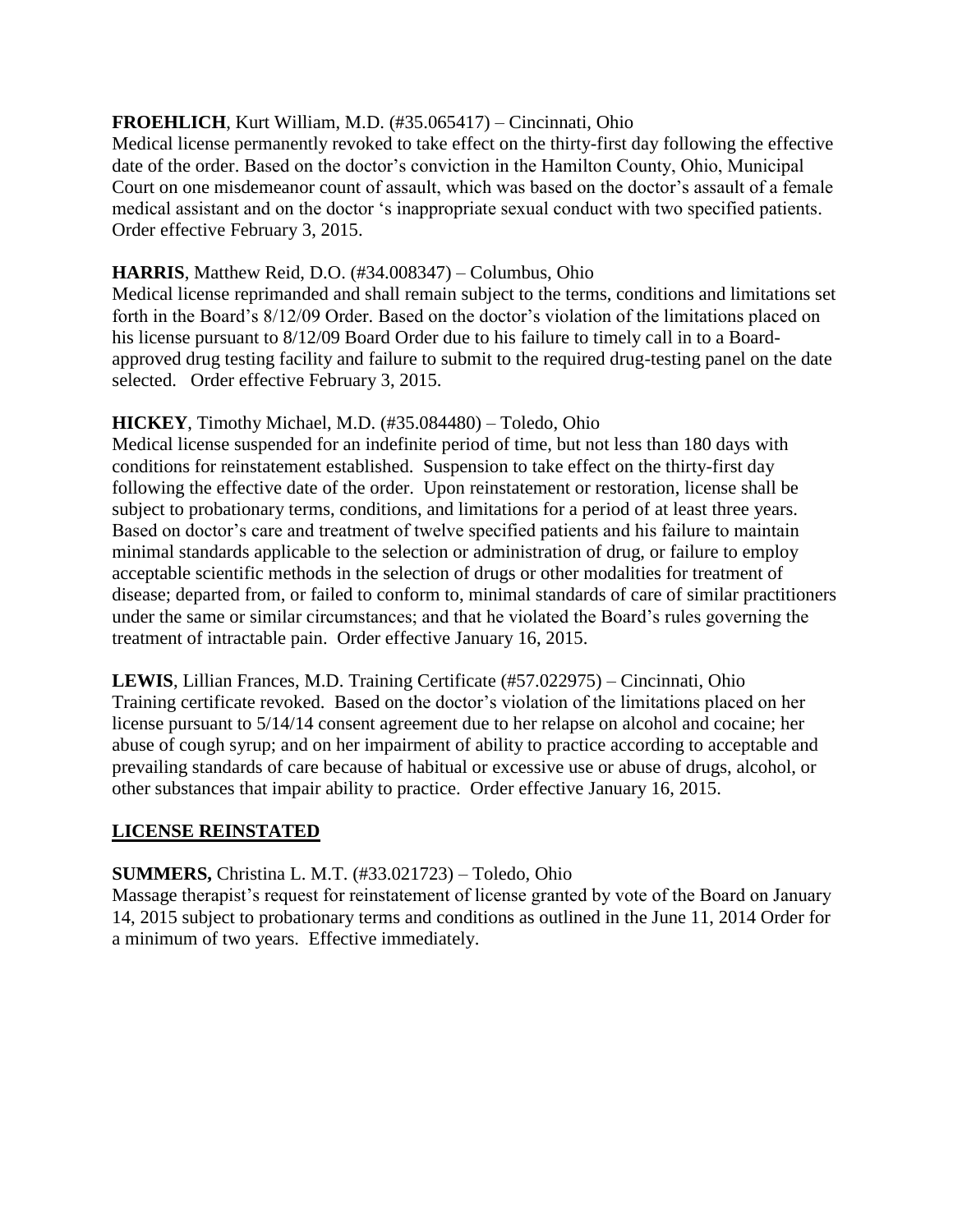## **VOLUNTARY SURRENDERS/RETIREMENTS/WITHDRAWALS**

## **CARROLL,** Timothy Wayne, M.D. (#35.098227) – Versailles, Kentucky

Permanent revocation of license to practice medicine and surgery authorized by doctor in lieu of formal disciplinary proceedings pursuant to Section 4731.22(B)(22) and (26), Ohio Revised Code. Effective January 14, 2015.

### **STARR,** Tom Reutti, M.D. (35.026557)-Dayton, Ohio

Permanent revocation of medical license authorized by doctor in lieu of further formal disciplinary proceedings based on the doctor's admission to the allegations contained in the 8/13/14 Notice of Opportunity for Hearing. Effective January 14, 2015.

### **TAZELAAR,** John Peter, M.D. applicant – Houston, Texas

Permanent withdrawal of licensure application authorized by doctor in lieu of formal disciplinary proceedings pursuant to Sections 4731.22(B)(5) and (B)(22), Ohio Revised Code. Effective January 14, 2015.

## **CONSENT AGREEMENTS**

## **AMBROSE,** Martin Palmer, M.D. (#35.060025)-Dayton, Ohio

Medical license reinstated subject to probationary terms and conditions for at least five years. Based on doctor having completed all requirements for reinstatement of license pursuant to the terms of an 11/5/14 consent agreement. Agreement effective January 14, 2015.

### **BEVER,** Rhonda Lynnis, M.T. (#33.010397)-Loveland, Ohio

Application for restoration of license to practice massage therapy granted and license immediately suspended for a definite period of 180 days. Upon reinstatement, the license shall be subject to probationary terms, conditions and limitations for two years. Based on massage therapist's practice of massage therapy for approximately three years after the expiration of her license on July 1, 2011, which constitutes the commission of an act that constitutes a felony. Agreement effective January 14, 2015.

### **CAMPBELL,** Jennifer Carole, M.D. (#35.090769)-Bay Village, Ohio

Medical license suspended for an indefinite period of time of at least 90 days with interim monitoring conditions and conditions for reinstatement established, including requirement that doctor enter into a subsequent consent agreement incorporating probationary terms, conditions and limitations as determined by the Board. Based on doctor's admission that she is impaired in her ability to practice according to acceptable and prevailing standards of care because of habitual or excessive use or abuse of drugs, alcohol, or other substances that impair ability to practice. Agreement effective January 14, 2015.

# **MEHRA,** Maneesh Lal, M.D. (#35.094934) – Strongsville, Ohio

Medical license suspended for an indefinite period of time of at least 180 days with interim monitoring conditions and conditions for reinstatement established, including requirement that doctor enter into a subsequent consent agreement incorporating probationary terms, conditions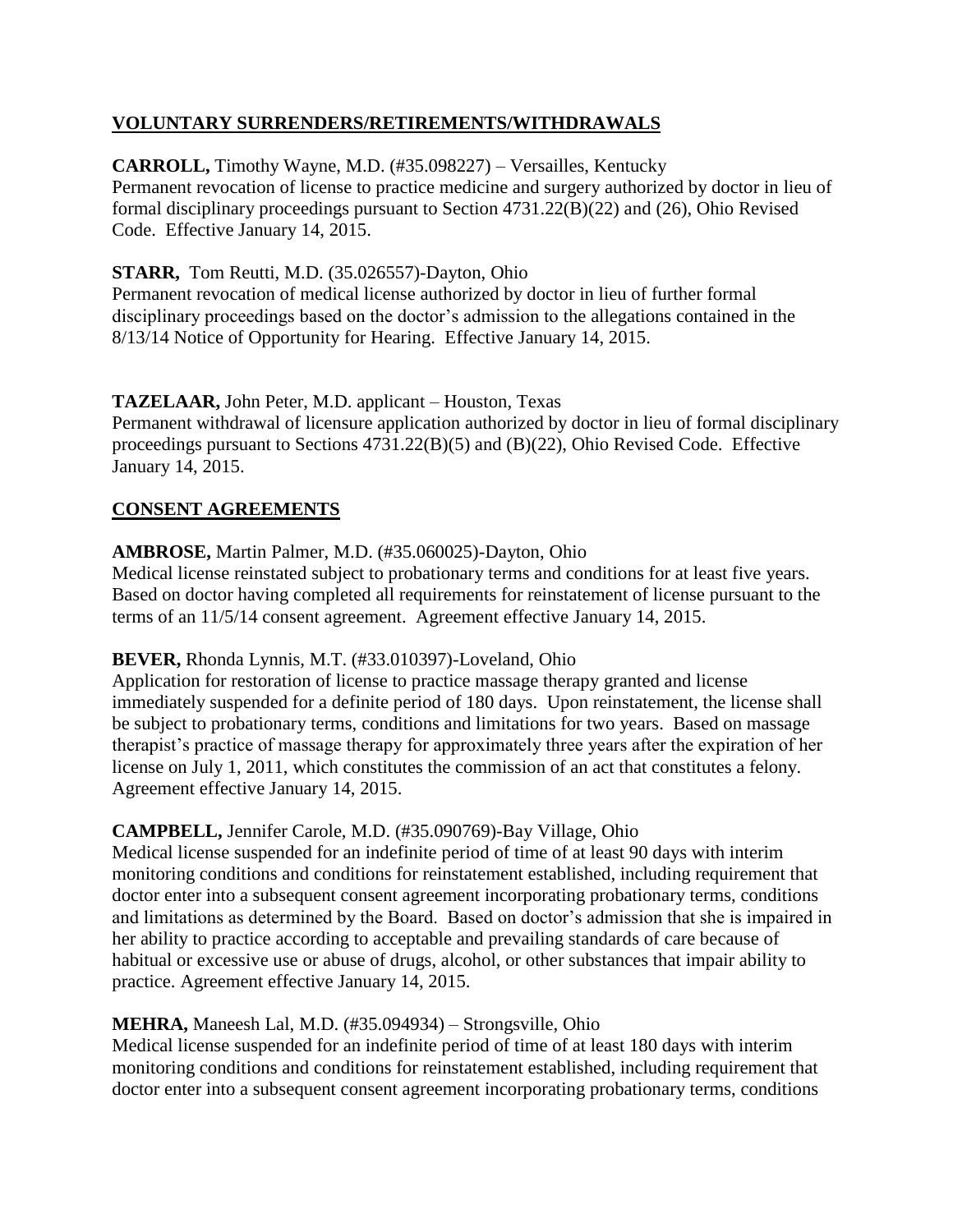and limitations as determined by the Board. Based on doctor's admission that he is impaired in his ability to practice according to acceptable and prevailing standards of care because of habitual or excessive use or abuse of drugs, alcohol, or other substances that impair ability to practice and doctor's admission of acts constituting felonies, including Deception to Obtain a Dangerous Drug and Illegal Processing of Drug Documents. Agreement effective January 14, 2015.

## **VANCE**, John David, M.D. (#35.050152) – Cortland, Ohio

Medical license suspended for an indefinite period of time of at least 270 days with interim monitoring conditions and conditions for reinstatement established, including requirement that doctor enter into a subsequent consent agreement incorporating probationary terms, conditions and limitations as determined by the Board. Based on doctor's admission that he is impaired in his ability to practice according to acceptable and prevailing standards of care because of habitual or excessive use or abuse of drugs, alcohol, or other substances that impair ability to practice. Agreement effective January 14, 2015.

# **PROBATIONARY REQUESTS AND MODIFICATIONS**

**BALDIE**, Kevin G., MD (#57.023701) – Cuyahoga Falls, Ohio Doctor's request to reduce required monthly appearances and

psychiatric session to every six months granted by vote of the Board on January 14, 2015.

# **BONNER**, Courtney D., DO (#34.006885) – Cambridge, Ohio

Doctor's request for approval of monitoring physician granted by vote of the Board on January 14, 2015. Frequency and number of charts to be reviewed established.

### **HESLER,** Brian D., M.D. (#35.121206) – Roselle, Illinois

Doctor's request for approval of treating psychiatrist granted by vote of the Board on January 14, 2015.

**RUFFA**, Anthony M., D.O. (#34.010895) – Erie, Pennsylvania Doctor's request for approval of treating psychiatrist granted by vote of the Board on January 14, 2015.

### **SHANK,** Myron L., M.D. (#35.057234) – St. Clairsville, Ohio

Doctor's request for approval of monitoring physician granted by vote of the Board on January 14, 2015. Frequency and number of charts to be reviewed established.

# **THOMAS**, Terry L., D.O. (#34.007232) – Whipple, Ohio

Doctor's request for approval of additional monitoring physician granted by vote of the Board on January 14, 2015. Frequency and number of charts to be reviewed established.

# **WEINER,** Mark A., D.O. (#34.005502) – West Bloomfield, Michigan

Doctor's request for approval of assessing and treating physician as well as permission to travel to Michigan without prior notification to Board granted by vote of the Board on January 14, 2015.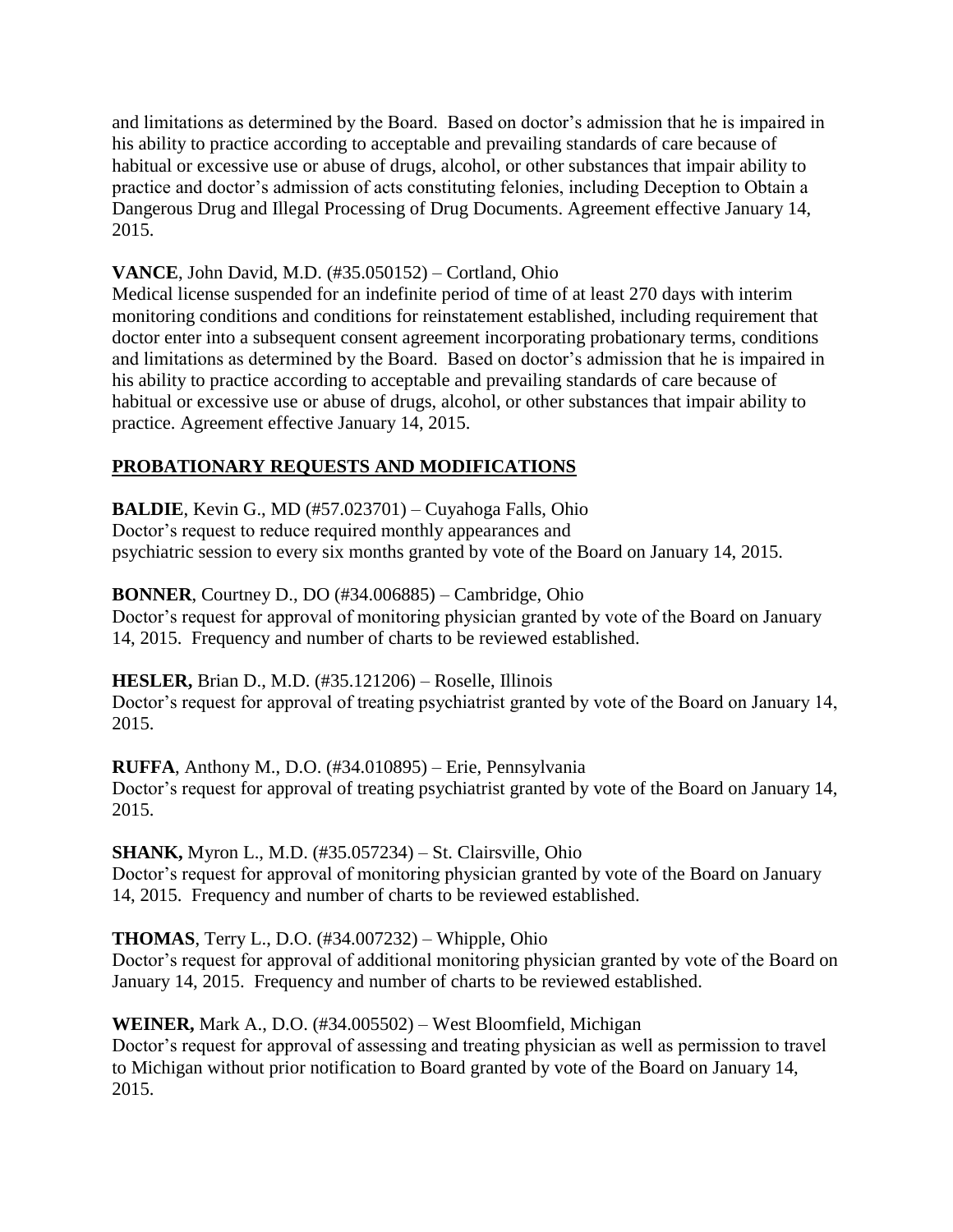**WHITLOCK** Randall G., P.A. (#50.001262) – West Chester, Ohio Physician Assistant's request for approval of new reporting physician granted by vote of the Board on January 14, 2015.

**WOLF**, Bradley R., M.D. (#35.052721) – Morrow, Ohio Doctor's request for approval of new monitoring physician granted by vote of the Board on January 14, 2015.

## **PROBATION TERMINATED**

**GRIFFIN III,** George D.J., M.D. (#35.038479) – Cincinnati, Ohio Doctor's request for release from terms of 04/14/2010 Board Order granted by vote of the Board on January 14, 2015. Effective immediately.

**REIKOWSKI,** Paul Daniel Jr., M.T. (#33.012157) – Canton, Ohio Massage therapist's request for release from terms of 1/15/09 Step II Consent Agreement granted by vote of the Board on January 14, 2015. Effective immediately.

## **COURT ACTIONS**

**ANGERBAUER**, Steven Ralph M.D. applicant – St. Lake City, Utah Notice of appeal of the Board's 12/10/14 order permanently denying his application for licensure filed by the doctor with the Franklin County Court of Common Pleas on 12/23/14.

**DEMINT**, Franklin Donald, D.O. (#34.005493) – Kingston, Ohio

By Journal Entry filed on 12/24/14, the Franklin County Court of Common Pleas granted a conditional stay of the Board's 11/5/14 order which suspended the doctor's license for at least 90 days with interim monitoring conditions and conditions for reinstatement or restoration of license established. Doctor's license suspension is stayed as to the suboxone practice of medicine only.

**DESANTIS,** James Michael, M.D. (#35.091943) – Marietta, Georgia Notice of Dismissal of Appeal to the Franklin County Court of Common Pleas filed by doctor on 12/11/14.

**NALLURI,** Anil Choudhary, M.D. (#35.040657) – Youngstown, Ohio By Judgment Entry filed on 12/17/14, the Court of Appeals of Ohio, Tenth Appellate District affirmed the judgment of the Franklin County Court of Common Pleas, which had upheld the Board's 11/13/13 order subjecting the doctor to probationary terms and conditions.

**POLISETTY**, Sudhir Sitaram, M.D. (#35.098455) – Lexington, Kentucky By Decision and Entry filed on 12/29/14, the Franklin County Court of Common Pleas denied the doctor's motion for stay of the Board's 11/6/14 order which permanently revoked the doctor's license.